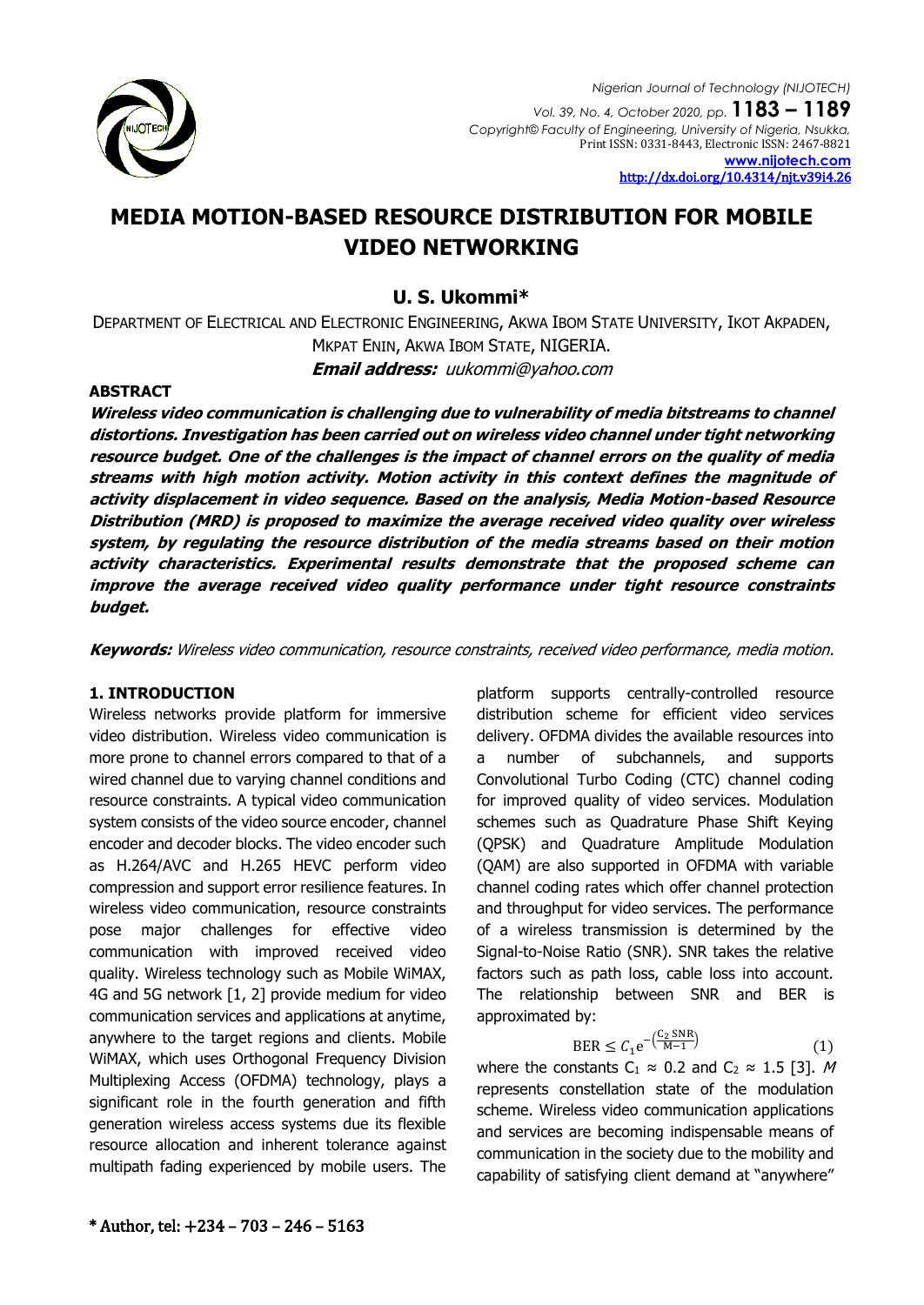#### MEDIA MOTION-BASED RESOURCE DISTRIBUTION FOR MOBILE VIDEO NETWORKING U.S. Ukommi

and "anytime", and present a lucrative source of revenue generation for mobile video service providers. However, there are many challenges in wireless communication channels such as power and bandwidth constraints. These factors influence the quality of wireless video services. Thus, this paper focuses on developing an efficient resource distribution strategy to maximize the overall received video quality for a set of media streams under tight constrained resource budget. This research work harness the video characteristic in the resource distribution strategy. The rest of the paper is organized as follows. Section 2 presents related work. Section 3 models media motion characteristic which is harnessed in the resource distribution. Section 4 describes the proposed system. Section 5 explains the simulation methodology. Section 6 presents the results findings and performance comparison of the proposed scheme and conventional technique. Finally, the paper is concluded in Section 7.

#### **2. RELATED WORK**

Different resource distribution schemes have been discussed in literature such as sub-optimal joint subcarrier and power allocation algorithm for multiuser OFDM, which adopt water-filling mechanism [\[4\]](#page-6-0), Optimal Power Allocation in Multiuser OFDM systems [\[5\]](#page-6-1) and Optimal Power Allocation for Multirate Systems with interference cancellation [\[6\]](#page-6-2). Unequal Power Allocation for Scalable Video Transmission, where base layers of scalable video are allocated more transmit power compared with the enhancement layer packets, is proposed in [\[7\]](#page-6-3). Adaptive Power Allocation and Call Admission Control in Multirate Service WiMAX Access Networks, which allocates more power resources to the users with higher subscription tariff has been discussed in [\[8\]](#page-6-4). An Unequal Error Protection Scheme for Object-based Video Communications, where different quantization parameters are allocated for coding of each object is discussed in [\[9\]](#page-6-5). However, the discussed schemes in the literature do not consider media motion characteristic in video networking process. Thus, the objective of the research work, which envisages mechanism of harnessing media motion characteristic in video networking to improve received video quality under a limited network resource budget. The significant optimization strategy presented in this paper is the systematic exploitation of the media motion characteristics of the media streams in the video quality performance enhancement. One of the significant advantages of OFDMA system is the orthogonality characteristic among the subcarriers, which mitigates intra-cell interference. Another key benefit of OFDMA air interface is the frequency reuse capability, which mitigates inter-cell interference. Several advanced interference management schemes for fourth generation cellular standards are discussed in literature. Such interference management schemes include sectorisation, power control and regulated maximum transmit power level that can be applied to media streams. The details on these interference management techniques are discussed in [\[10,](#page-6-6) 11]. Assuming, a downlink transmission scenario where the effect of interference is negligible, the maximum base station transmit power becomes a significant parameter in determining the overall system performance. To reduce complexity, the proposed system considers a downlink scenario and assumes negligible interference. Figure 1, presents typical wireless video networking system architecture.



Figure 1: Typical wireless video networking system architecture.

#### **3. MODELING OF MEDIA MOTION**

Quantitatively, the media motion of media streams in this research is based on feature points of the objects in the video scene. The media motion is analysed using the optical flow algorithm of Lucas and Kanade [\[12\]](#page-6-7). The measurement of the media motion is characterized by identification of significant feature points. Feature point in this concept is defined as an interesting point of the object in video scene that can be easily detected and tracked from frame to frame. Types of image feature points include edges, blobs, ridges and corners. Corners can be defined as interest points in a video scene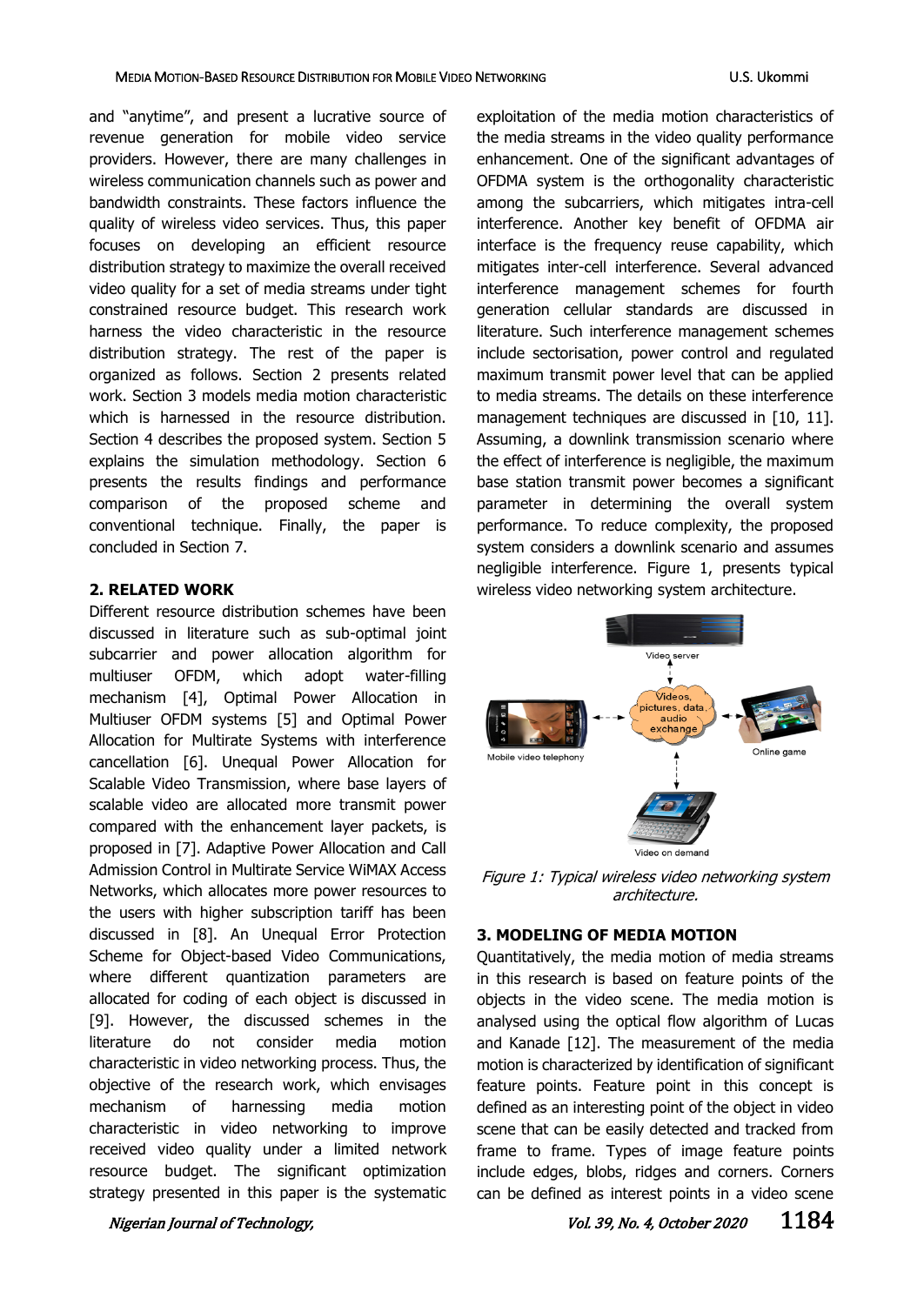that can be efficiently detected and a point where the edge direction changes rapidly [\[13\]](#page-6-8). In the measurement of the media motion characteristic, the object is first detected and analyzed to determine the changes in motion. Feature point (p) relative difference in terms of pixel displacement between successive video frames quantifies Motion Vector (MV) of the feature point. MV is represented by vertical and horizontal components MV(Xi, Yj). The MV of a feature point (p) in a video frame is given by:

$$
MV_p = \sqrt{X_p^2(i,j) + Y_p^2(i,j)}
$$
 (2)

The media motion ( $\Delta_L$ ) of a frame is calculated as the sum of all MVs in the video frame:

$$
\Delta_{\rm L} = \sum_{i=0}^{P-1} |MV_p(Xi, Yj)| \tag{3}
$$

where  $MV_p(X_i, Y_j)$  represents the motion vector of the frame at feature point (p). A typical video scene consists of objects characterized by spatial characteristics (number and shape of objects) and temporal characteristics. The lower the temporal resolution of the video sequence the higher the motion intensity because of the large difference in motion between successive video frames compared to higher temporal resolution, where the difference in motion between successive video frames is relatively lower [\[14\]](#page-6-9). Media motion of a video frame is proportional to spatial resolution (R) of the video frame and inversely proportional to the temporal (T) resolution of the video sequence [\[15\]](#page-6-10). Thus, the total average media motion characteristic over a given video sequence is normalized by the spatial and temporal resolutions to maintain consistency across different video sequences:

$$
\Delta_{\rm S} = \sum_{i=0}^{L-1} \Delta_{\rm L} \times \frac{R}{T} \tag{4}
$$

where  $\Delta_{\rm s}$  is the media motion characteristic of the video sequence over a given number of video frames L. The frame rate and spatial resolution of the video sequence are represented by T and R, respectively. Figure 2 shows media motion characteristic of Akiyo, Foreman, and Soccer test video sequences with media motion characteristic across test video frames. The graph depicts that each test video sequence has unique media motion characteristic, which is harnessed in the proposed system for effective mobile video networking.

#### **4. PROPOSED SCHEME**

In many wireless video communication scenarios, the primary constraint for reliable communication with good video quality performance arises from transmit resource constraints [\[16\]](#page-6-11). Video applications and services require high bitrates to attain good quality. However, at higher data rate requirements, limited bandwidth and tight transmit power constraints, it becomes challenging with the limited wireless resources to support improved received video quality [\[17\]](#page-6-12). Media motion-based resource distribution proposes an efficient transmit resource distribution strategy for improved video services based on the media motion characteristics of media streams.



Figure 2: Media motion characteristic of Akiyo, Soccer and Foreman test video sequences.

The objective of the proposed scheme is to improve the average received video quality performance for a set of media streams under constrained wireless network resources. The total video distortions consist of source distortion [\[18\]](#page-6-13) and channel distortion [\[19\]](#page-6-14). It becomes difficult under fixed constrained network budget and low bandwidth availability to support error protection scheme for improved received video quality. Thus, a need to research and design a system that maximizes the usage of the limited wireless resources to improve the average received quality of wireless video services. However, in order to devise an efficient model, media motion-based resource distribution framework jointly investigates the impact of transmission resource constraints and media motion characteristics of media streams on the received video quality. The framework of the proposed scheme consists of media server which stores the media contents. The media encoder performs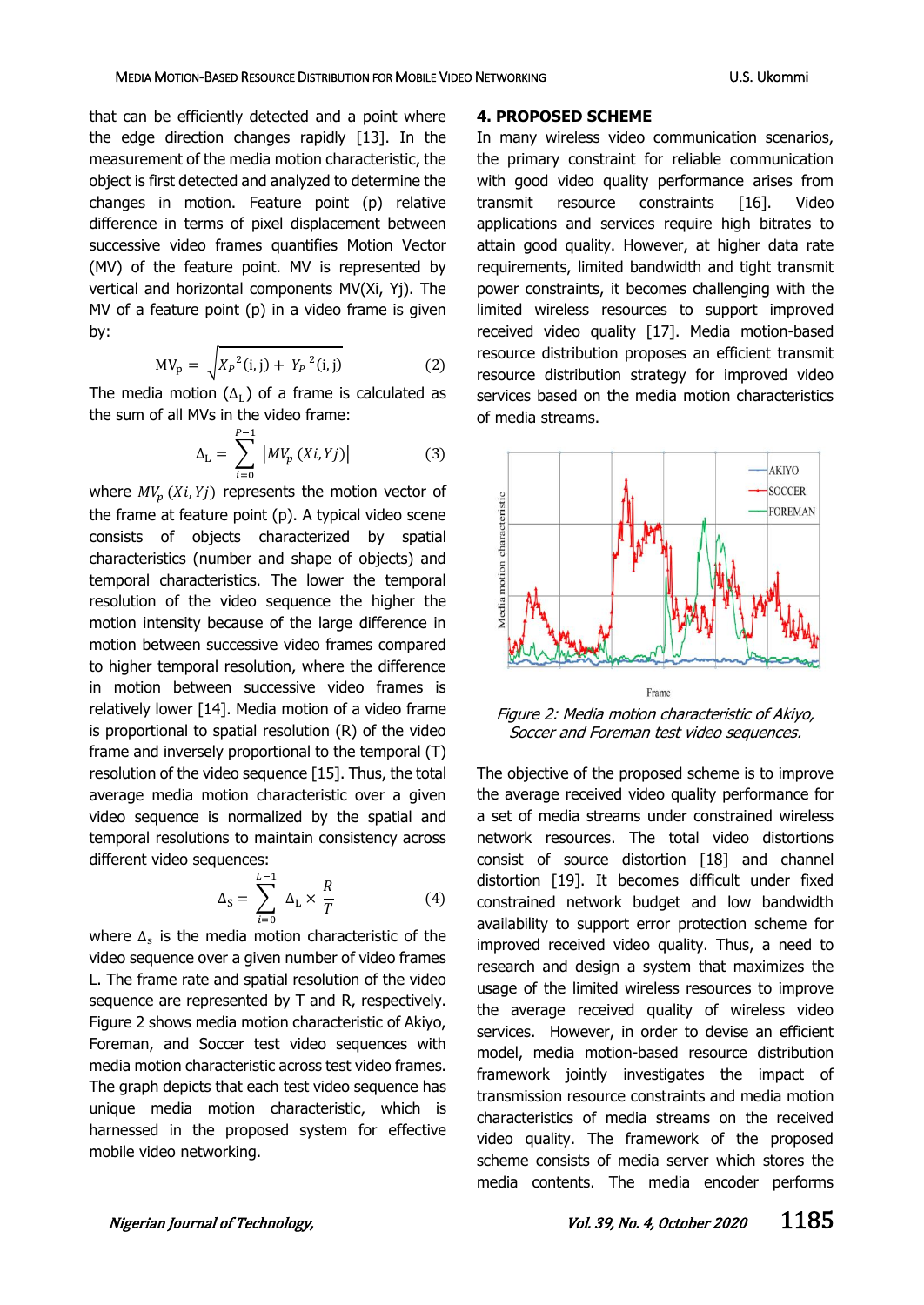compression and source error functionalities [\[20\]](#page-6-15). The analyser evaluates motion levels of the media streams. The motion-based module distributes transmit resources to media streams based on the motion information of the media stream, derived from the analyzer. The proposed scheme aims at maximizing the average received video quality of the media streams by adapting network resources distribution based on the media motion characteristic of the media content, distortion level of the media stream and the prevailing channel conditions. To demonstrate efficacy of the proposed scheme, a simple approach of Equal Resource Distribution (ERD) technique, where all media streams are treated fairly with equal network resource allocation are compared with the proposed system where media streams network resource allocation are carried out based on media motion characteristics.

## **5. SIMULATION**

Figure 3, shows the simulation set up. The media server stores the test media contents. The media motion characteristic is analysed using motion analyser and the H.264/AVC encoder codes the media contents.



Figure 3: Simulation Set up

The test media samples are classified into classes; high motion characteristic and low motion characteristic based on the motion characteristic of the test media samples. It clustered test media samples that have similar motion characteristics into group. For consistency and accurate assessment of the impact of media motion on the received video quality, all test video sequences used in the simulation process are in Common Intermediate Format (CIF) of 352 x 288 pixels for mobile video services and applications. The source coding of the test media sequences is performed using the H.264/AVC reference software, version 15.1 (JM

15.1) [21]. Foreman, Akiyo and Soccer standard test sequences are used in the research. In order to enhance accurate assessment of the effect of the activity and power constraint, the source rate for the test video sequences is maintained at 0.768Mbps, 30 frames per second, group of picture size of 8 for all the test video sequence. Each video sequence has a total number of 150 frames processed in IPPP… format (first frame of each sequence is intra-coded, followed by P-frames), with Content Adaptive Binary Arithmetic Coding (CABAC) technique. The slice is encapsulated in RTP/UDP/IP [22] for robust transmission through the protocol stack of WiMAX wireless system. At the Network Abstraction Layer (NAL), slice output of the VCL is placed in NALU prior to transmission. For optimization of the payload header [23] and reduction of high loss probability the NALU length is fixed at 512 bytes for all test video sequences. RTP transport is augmented by a control protocol (RTCP) [24] for monitoring of the data delivery and provision of feedback on the reception quality. The same parameter settings are maintained for all of the test video sequences in order to enhance accurate analysis of the impacts of motion intensity level and power constraints on received video quality.

The channel simulator performs channel coding using simulated mobile channel conditions for 16QAM, ½ modulation scheme with a range of SNR levels. The properties of the error traces include downlink subframe of 30 subchannels  $\times$  13 time symbols, giving a total of 390 slots. The error patterns are obtained by comparing all the data bits within the original data slot to the transmitted data slot. If there is any bit error within the data slot, it is then declared as an error. The simulator models a time varying channel including the effects of multipath for the ITU Vehicular A scenario. The channel coding and decoding have also been taken into account in the simulator. The error traces with the similar SNR are used to corrupt the media streams transmitted through the simulator. The system level simulations are performed to investigate the impacts of activity and resource constraints on the received video quality using lookup tables. The look-up tables translate the bit error rate information into distortion levels, which are used to distribute the power among the competing media streams. The network resource distribution is carried out by initially allocating equal minimum transmit power level for all media streams, then incremented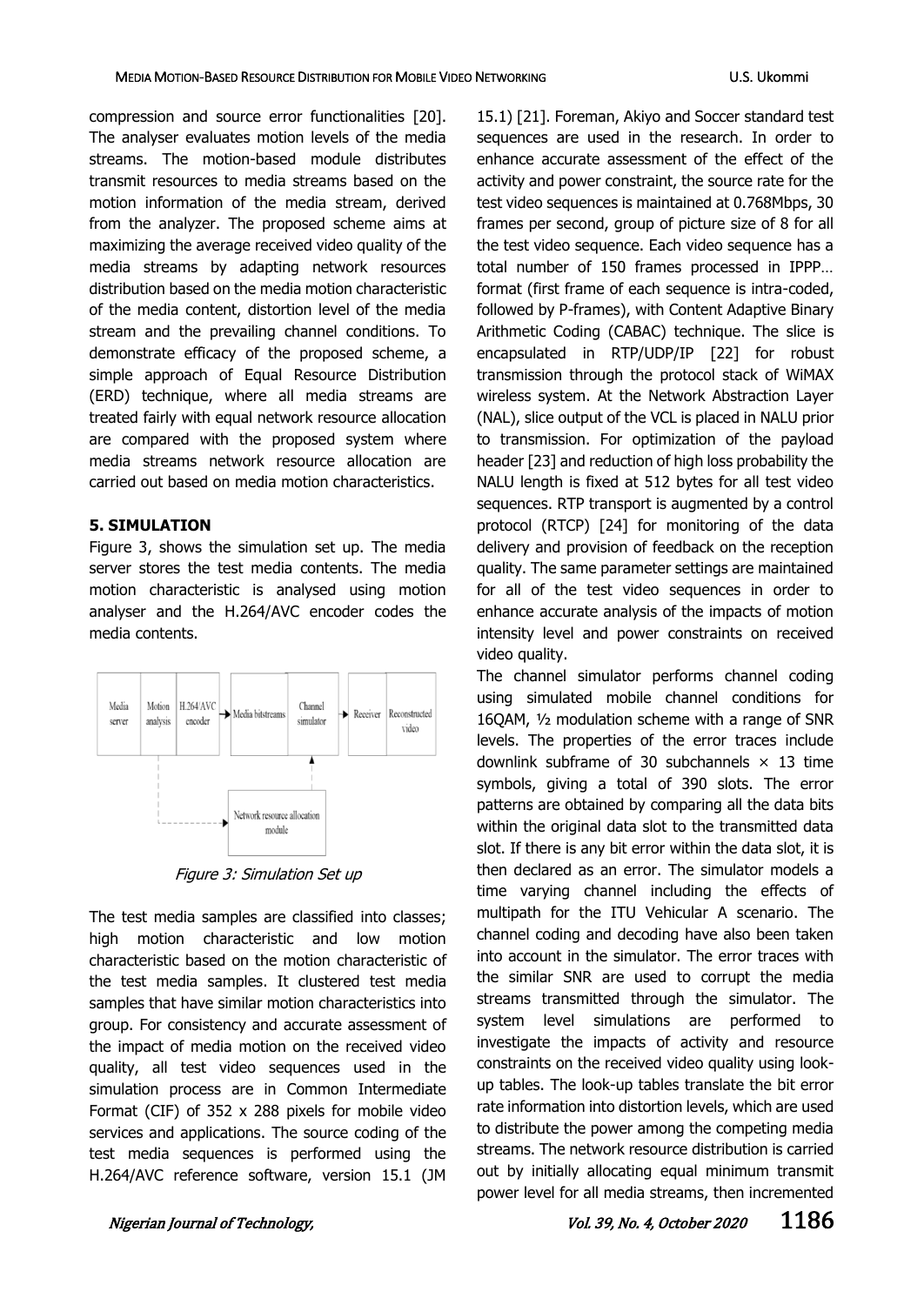based on the activity characteristic and the distortion levels of the media streams. Table 1, shows the system parameter configuration for the simulation. The experimental results were averaged over repeated twenty simulations in order to obtain more stable results and evaluate accurately the performance of the proposed scheme. At the receiving end, the corrupted media streams are demodulated and decoded. H.264/AVC decoder reference software version 15.1 (JM 15.1) is used for source decoding. The error concealment with frame copy mode is employed for concealment of corrupted video packets.

| System                 | Parameters                        |
|------------------------|-----------------------------------|
| Encoder                | H.264/AVC encoder                 |
| <b>Target bitrates</b> | 768Kbps                           |
| Video format           | 4:2:0, YUV                        |
| <b>GOP</b>             | 8.0                               |
| Frame                  | 300                               |
| Frame rate             | 30 fps                            |
| Packet seize           | 512 bytes                         |
| Channel type           | Time varying channel              |
| <b>Activity level</b>  | Compute activity level of         |
| analyser               | video contents                    |
| Modulation & FEC       | 16QAM, 1/2                        |
| Channel coding         | <b>Convolutional Turbo Coding</b> |
|                        | (CTC)                             |
| Bandwidth              | 10 MHz                            |
| Carrier frequency      | 2.5 GHz                           |
|                        | <b>PUSC</b>                       |
| Duplexing scheme       | TDD                               |
| FFT size               | 1024                              |
| Channel model          | <b>ITU Vehicular A</b>            |
| Path loss model at     | ITU-R                             |
| distance R(km)         |                                   |
|                        | H.264/AVC decoder with            |
| Decoder                | error concealment                 |
|                        | algorithm                         |

When a packet is lost, the RTP sequence number enables the decoder to identify the lost packet such that the location of the corrupted packet in a frame is identified and concealed. The same decoder parameter setting is maintained for all the test video sequences. Peak Signal-to-Noise Ratio (PSNR) is used to measure the level of distortion on the received video quality.

As a measure of the objective function which can be defined as maximizing the average received video quality among the media streams within the tight power constraints, PSNR [25] is employed to measure the efficiency of the proposed system in

terms of the average received video quality performance of the media streams at the receiver. PSNR is employed in measuring the received video quality performance because it is widely employed in the field of video quality performance measurement. It is easy and fast in terms of reduced computational complexity and saves time. The lookup table generated experimentally with 16QAM modulation and ½ FEC scheme is presented in Table 2, for simulation purpose. It consists of a range of network resource levels in terms of SNR and the corresponding distortion levels for the test media sequences. In the simulation, the system performance is tested with Soccer, Foreman and Akiyo test sequences at different Signal to Noise Ratio (SNR) levels as represented in Table 2.

## **6. RESULT AND DISSCUSSION**

Experiments are carried out to evaluate the efficiency of the proposed technique in terms of received video quality performance. The effectiveness of the system is measured in PSNR values from the reconstructed media frames with the application of error concealment algorithm, which replaces corrupted frames with those from the previously correctly decoded frames. Table 3, shows the overall comparative performance of the proposed media motion-based Resource Distribution scheme and the conventional scheme, which allocates equal resources to media streams without consideration of the impact of motion characterization.

Table 2: Lookup table

| SNR (dB) | <b>BER</b>            | Soccer | Foreman | Akiyo |
|----------|-----------------------|--------|---------|-------|
|          |                       | (dB)   | (dB)    | (dB)  |
| 9.95     | 7.74x10-3             | 25.42  | 26.49   | 38.70 |
| 10.50    | $3.47x10^{-3}$        | 29.65  | 23.04   | 41.76 |
| 11.05    | $1.40 \times 10^{-3}$ | 32.67  | 30.66   | 44.66 |
| 11.60    | 5.20 x10-4            | 33.95  | 35.47   | 50.16 |
| 12.15    | 1.74 x10-4            | 36.14  | 36.05   | 50.47 |
| 12.70    | 6.15 x10-4            | 36.37  | 37.39   | 50.48 |
| 13.25    | $2.43 \times 10^{-4}$ | 36.78  | 38.32   | 51.08 |

| Table 3: Quality performance comparison of ERD |                   |  |
|------------------------------------------------|-------------------|--|
| and the proposed system MRD schemes            |                   |  |
| <b>ERD Scheme</b>                              | <b>MRD Scheme</b> |  |

The overall quality performance of the proposed MRD scheme and ERD scheme are compared in terms of the average reconstructed media quality (PSNR) performance under tight network resource constraints. From Table 3 the average received media quality performance of the media streams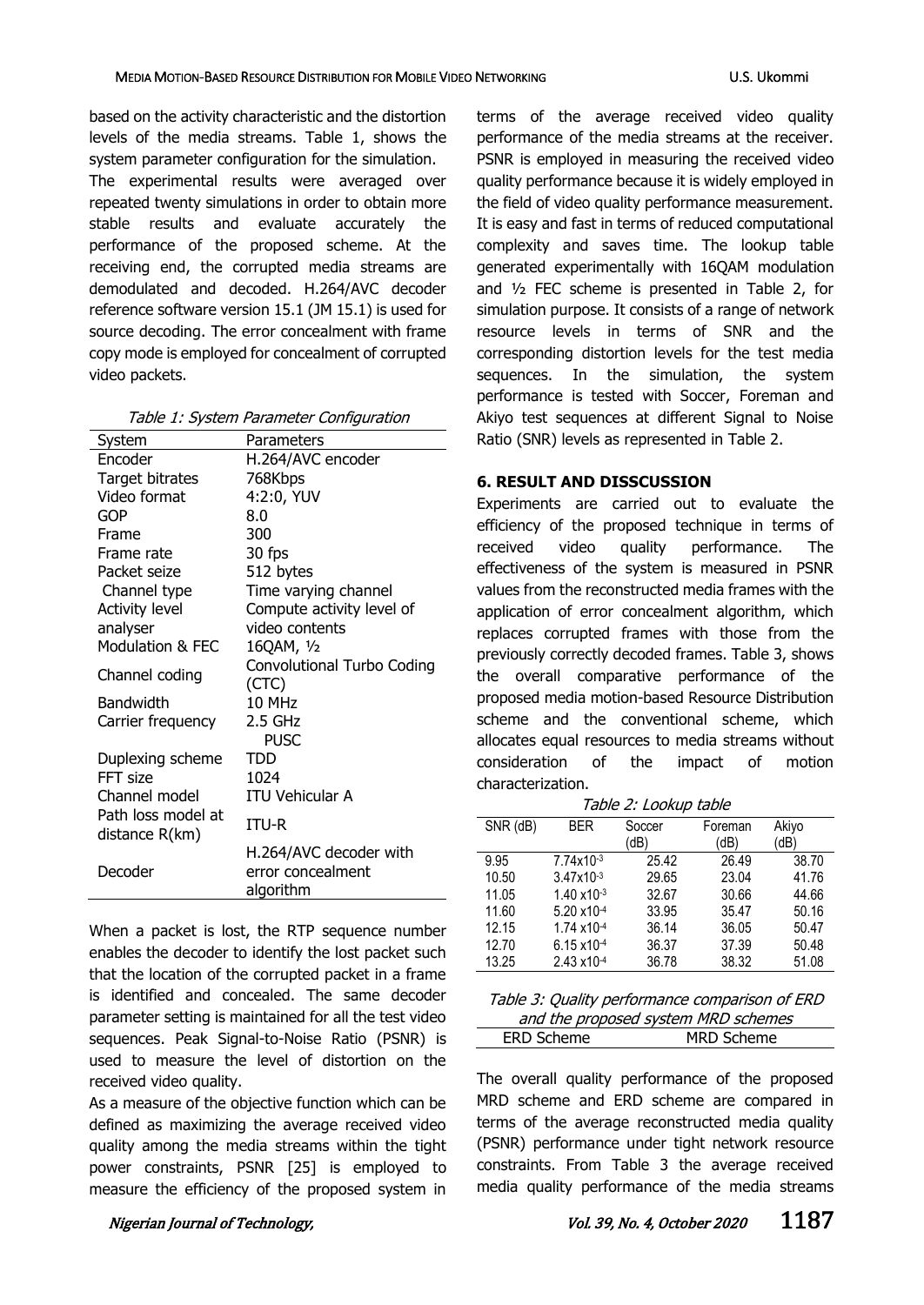#### MEDIA MOTION-BASED RESOURCE DISTRIBUTION FOR MOBILE VIDEO NETWORKING U.S. Ukommi

under MRD scheme outperforms the conventional scheme. The enhancement is more conspicuous with the foreman test video sequence which recorded 29.66dB with ERD approach and 35.47dB with the proposed MRD scheme as shown in Table 3. The quality performance of Soccer test media sequence quality performance also improves from 28.90dB under ERD to 31.99dB while using the proposed scheme. The reason for the improved performance is due to the fact that the proposed MRD system enhances the protection level of the sensitive media

streams more efficiently and mitigates the impact of channel errors on the reconstructed video quality. It has also been observed that it is difficult to reconstruct accurately the lost media data in the media stream with relative high media motion characteristic which results in poorly reconstructed media quality performance. The visual and quantitative quality performance comparison of the ERD and MRD are presented in Table 3.



## **7. CONCLUSION**

The impact of media motion characteristic on received media quality performance has been investigated. A novel solution, Media Motion-based Resource Distribution (MRD) scheme for wireless mobile video networking, which improves the average received video quality performance constrained network resources, is proposed. The simulation results show that the proposed system

performance is capable of improving the average received media quality. To further improve the system performance, future work jointly investigates more advanced parameters and applications scenarios in developing more efficient scheme for wireless video networking applications.